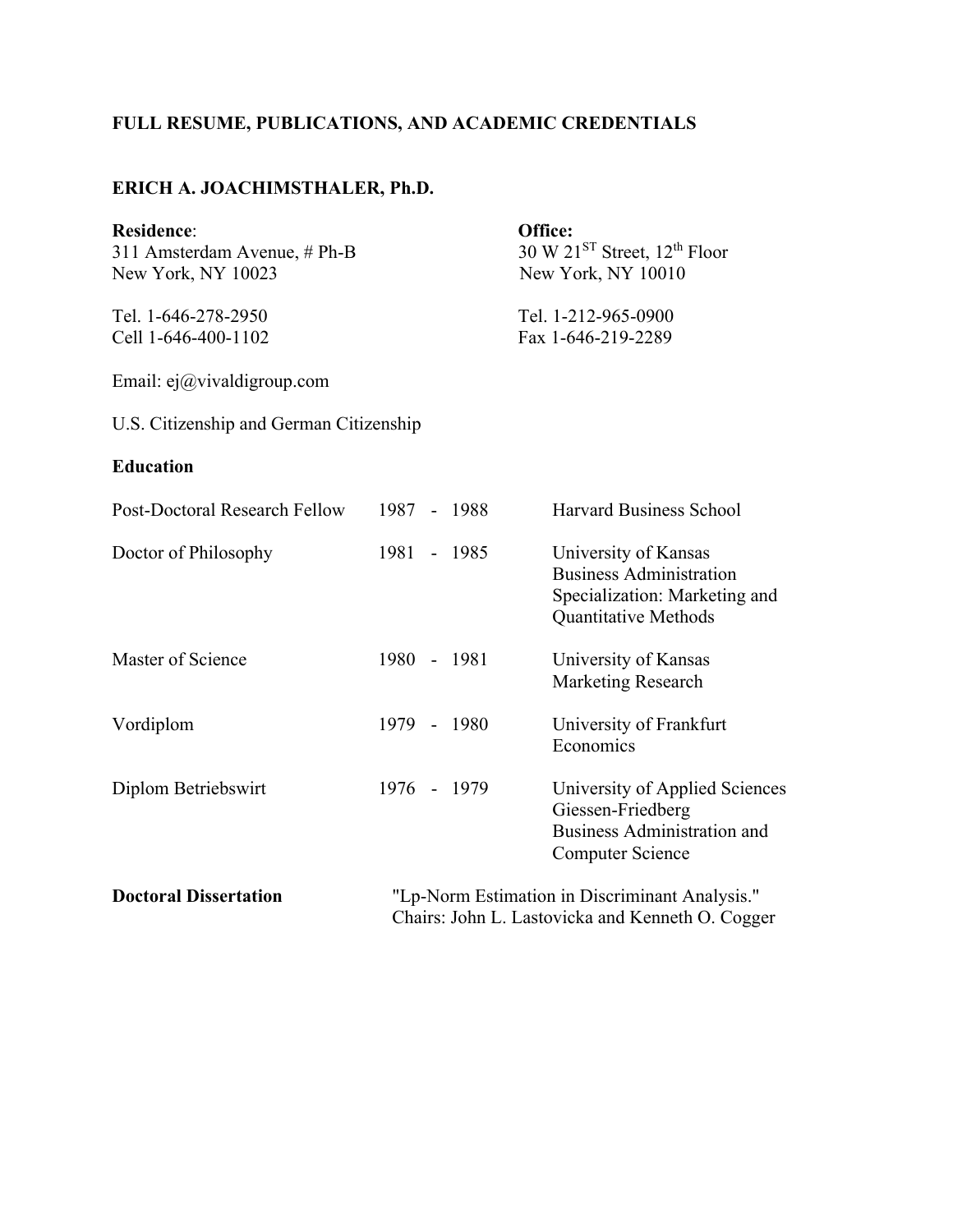# **Academic Experience**

| 2004 - 2015 |                          |                        | Visiting Adjunct Professor of Business Administration<br>Department of Marketing, Instituto Estudios Superios de la Empresa<br>(IESE), Barcelona           |
|-------------|--------------------------|------------------------|------------------------------------------------------------------------------------------------------------------------------------------------------------|
| 1994        |                          | $-1998$                | Rust Visiting Professor of Business Administration<br>Colgate Darden Graduate School of Business Administration<br>University of Virginia, Charlottesville |
|             |                          | 1989 - 1994            | Associate Professor of Marketing<br>Department of Marketing, Instituto Estudios Superios de la Empresa<br>(IESE), Barcelona                                |
| 1985 - 1987 |                          |                        | <b>Assistant Professor of Marketing</b><br>Department of Marketing, University of Houston, Houston                                                         |
| 1982        |                          | - 1984                 | <b>Adjunct Professor of Management</b><br>Institute of Safety and Systems Management, University of Southern<br>California, Los Angeles                    |
| 1981 - 1985 |                          |                        | Graduate Instructor in Marketing<br>School of Business and School of Journalism, University of Kansas,<br>Lawrence                                         |
|             |                          | <b>Work Experience</b> |                                                                                                                                                            |
| 2003        |                          |                        | Co-Founder and Managing Director, E-Edge Company, Management<br>Development and Executive Education, New York and London                                   |
| 1999        |                          |                        | Founder and Chief Executive Officer, Vivaldi Partners, New York,<br>London, Munich, Hamburg, Zurich.                                                       |
| 1998        | $\overline{a}$           | 1999                   | Chairman, Prophet Brand Strategy, New York and San Francisco.                                                                                              |
| 1995        | $\overline{\phantom{a}}$ | 1998                   | Aaker-Joachimsthaler & Partners (AJ&P), Charlottesville and Berkeley.<br>AJ&P was acquired by Prophet Brand Strategy in January of 1999.                   |
| 1990        | $\overline{\phantom{a}}$ | 1994                   | Alza Limited - Strategic Marketing and Research Consultancy,<br>Barcelona.                                                                                 |

## **Professional Memberships**

American Marketing Association (AMA)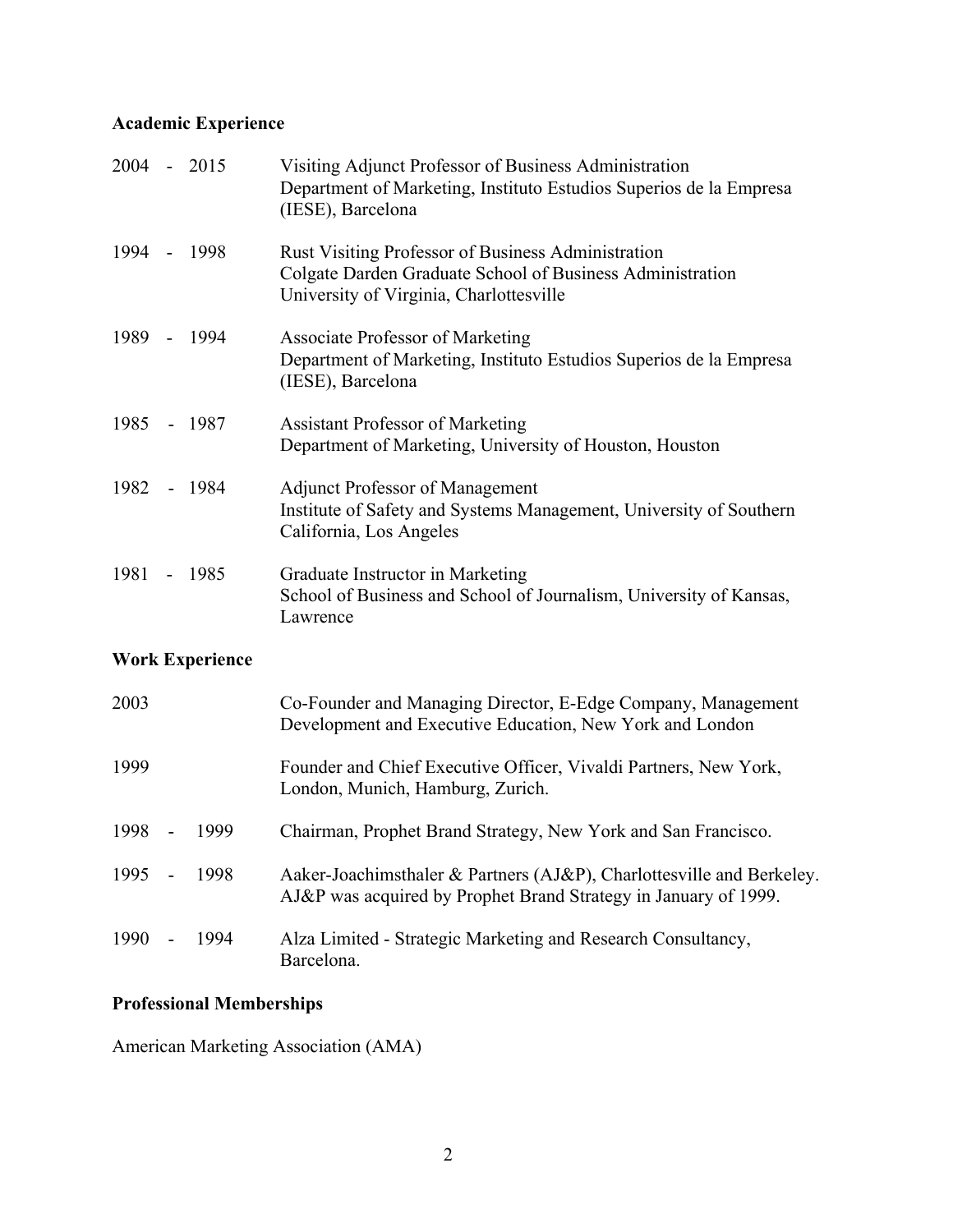#### **Publications**

#### Brand Strategy, Digital, Innovation and Marketing

Interactions are the source of value in platform business, **LinkedIn Pulse**, August 3, 2020

Should you become a platform?, **LinkedIn Pulse**, July 18, 2020

The Brand Purpose Crisis, **LinkedIn Pulse**, June 28, 2020

How to Create Gravitational Pull Part I, **LinkedIn Pulse**, June 18, 2020

How to Design a Platform Business?, **LinkedIn Pulse**, June 16, 2020

What is Platform Thinking?, **LinkedIn Pulse**, June 9, 2020

How to Recognize an Interaction Field Company, **LinkedIn Pulse**, June 6, 2020

How to Build Strong Brands in a Platform World?, **LinkedIn Pulse**, May 31, 2020

We All Live in an Interaction Field, **LinkedIn Pulse**, May 23, 2020

Shared Value not Shareholder Value – Platforms and Digital Ecosystems need to grow up, **LinkedIn Pulse**, May 15, 202

Can traditional companies become platform business?, **LinkedIn Pulse**, July 14, 2020

Construccion De Marca: De Los Mad Men A Los Math Men, **Marketers by AdLatina**, March 2019

Think Tank: Looking Back at 2018's Brand Winners and Losers, **WWD**, January 2019

Brand Architecture: New Solutions to Old Problems, **AdMap**, October 2018

It's a Brand-New World When It Comes to Building Brands, **AdWeek**, October 2018

Think Tank: Lessons Learned From Nike's Colin Kaepernick Campaign, **WWD**, September 2018

Think Tank: Ratcheting Up Platform Businesses With 'Superconsumers', **WWD**, August 2018

Hidden in Plain Sight: How to Create Your Company's Next Big Growth Strategy: 10 Years Later, in: *Marketing Wisdom*, Kartikeya Kompella (ed.) Springer Verlag, 2018.

How to Fix MoviePass, **Harvard Business Review,** May 2018 (with Eddie Yoon)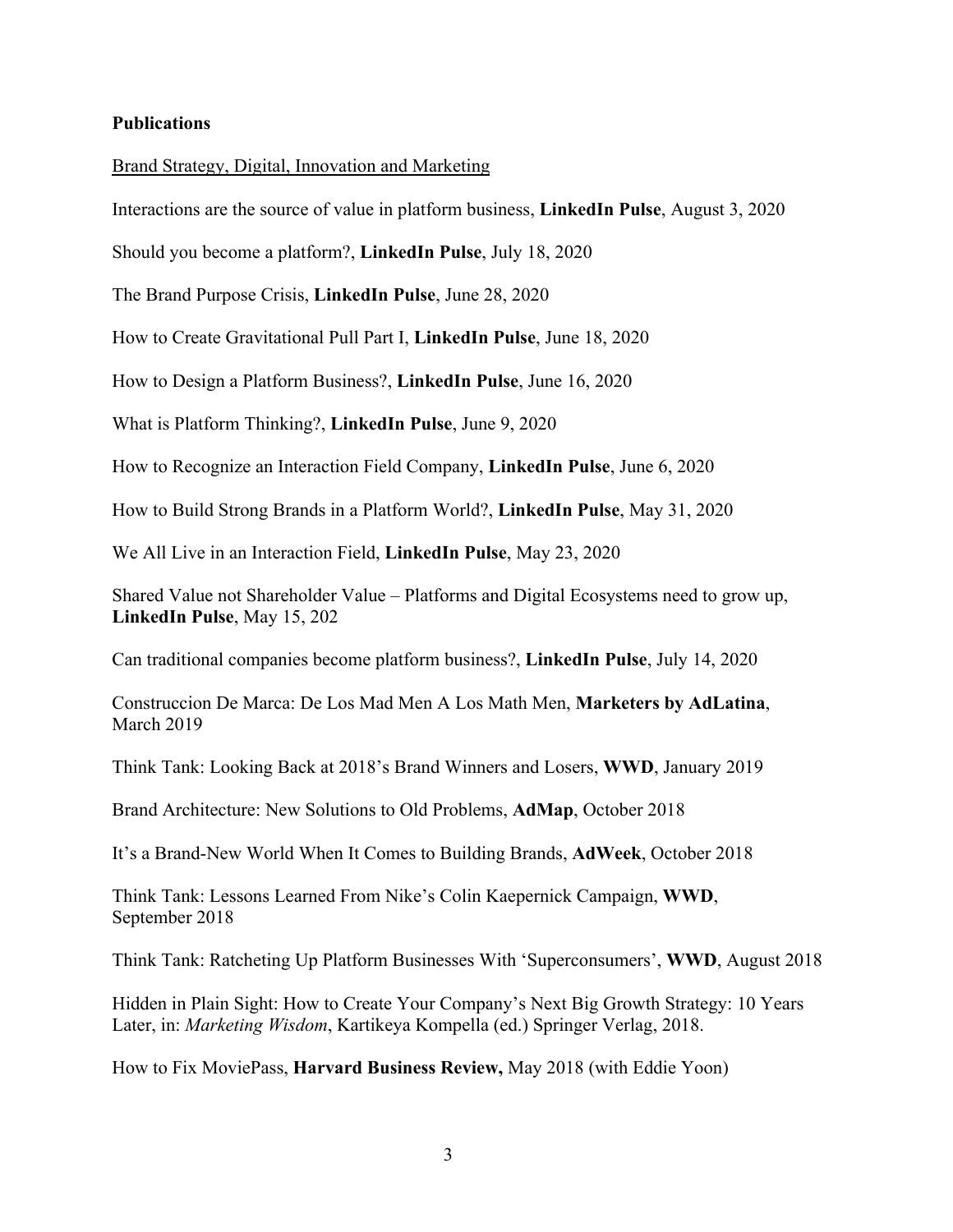How to Become a Platform Business, **ISBM Research Newsletter**, November 2017, 5 – 6.

The Power of Social Currency, **AdWeek**, November 2017

"Die Brücke zwischen CMO und CIO – Rollenverteilung und Zusammenarbeit in Zeiten des digitalen Wandels," August 2015 (co-written with Roland Bernhard, Christian Wank, Marian Sander)

"The Always-On Consumer Report," February 2014 (co-written with Dr. Markus Zinnbauer, Agathe Blanchon-Ehrsam, and Tobias Honer)

Driving New Growth Through Big Data, **Harvard Business Review**, September 2013

Is Your Company Listening To Social-Media Chatter For All The Wrong Reasons? **Forbes**, August 2013

"Social Currency in the B2B World: Building Strong Brands," April 2013, as covered in *Adweek*, April 2013, "Brands Make Strides in Social Media Still Lag Their Consumer Cousins, Though"

"Social Currency Impact Study 2013: What it takes to create lasting impact" as covered in *Forbes* March 2013 in the article "Subway, Google and Target are top brands for Social Currency", by Kurt Badenhausen, among others

Building a Better Business: Using Social Currency to Grow in Today's Hyper-Connected World, **MWorld,** Winter 2012-2013

Why Social Currency becomes a Key Driver of a Firm's Brand Equity – Insights from the Automotive Industry, **Long Range Planning** (co-written with Lara Lobschat, Markus A. Zinnbauer, Florian Pallas), December 2012

What's the Right Entry Point for Emerging Markets? **Harvard Business Review** insert, April 2012

DemandFirst: Wie man erfolgreich für Kunden innoviert, **Innovations-Forum: Magazin für Ideenfindung und Produktentwicklung** (co-written with Kristina Stroedter and Markus Zinnbauer), February 2012

How Brands can set the Lead in Digital Information Overflow, **Werben & Verkaufen Digital**, 2011

Decoding Demand Opportunities, **Business Strategy Review**, 2010

Von Kommunikation zu Konversation, **Virale Kommunikation**, 2009

Was bleibt nach 20 Jahren Markendifferenzierung?, **Absatzwirtschaft**, 2009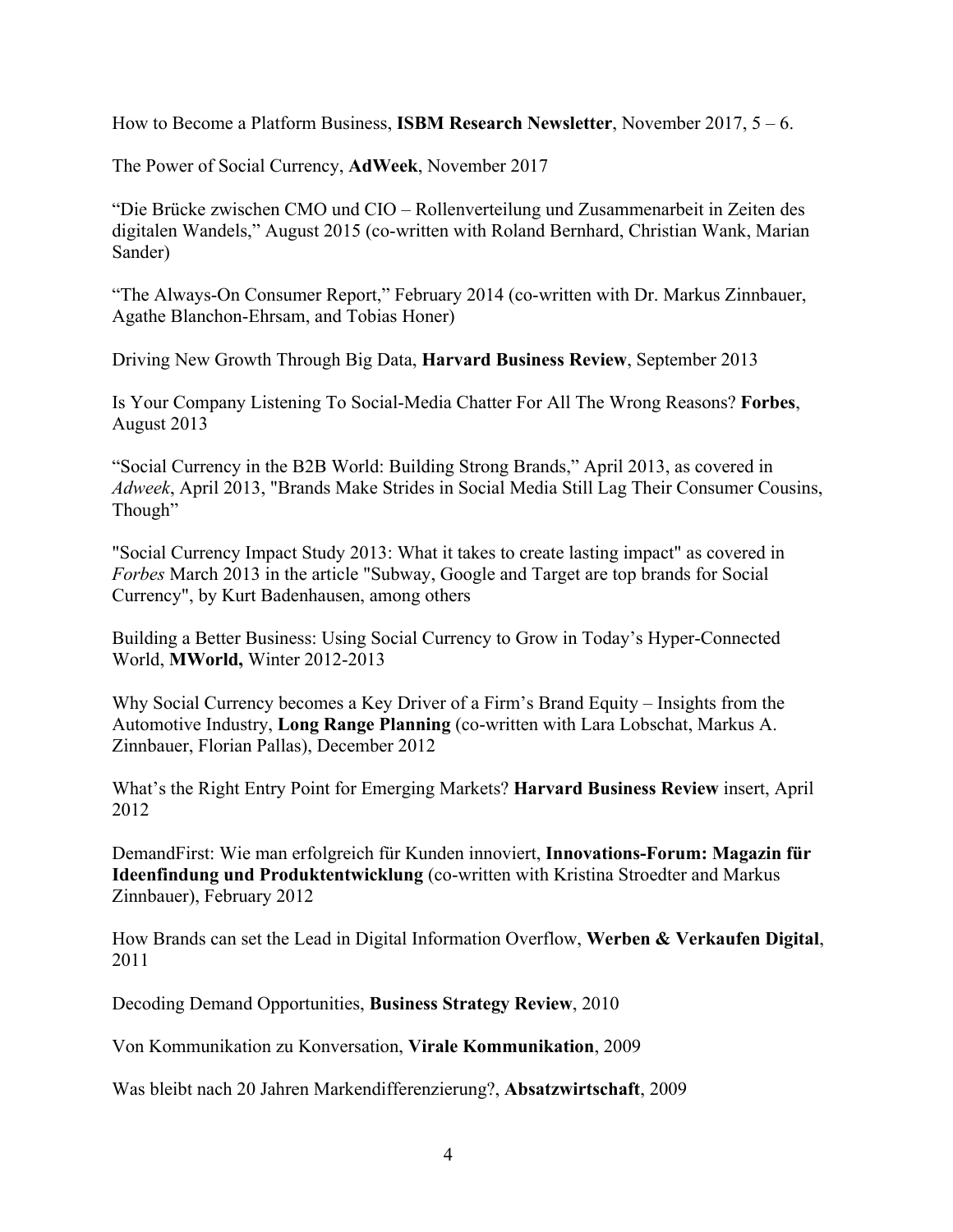Innovationsfähigkeit Schweizer Unternehmen, **Marketing**, 2008

What's Your Company's Growth Playbook?, **American Management Association**, 2008

Room to Grow, **Marketing Management**, 2007

Making the Most of Customers, **strategy+business magazine**, 2007

Profitable Growth Through Easy Answers, **Absatzwirtschaft**, 2006

Power Brands der nächsten Generation, **Absatzwirtschaft Sonderheft**, 2005

Profitabel wachsen mit einfachen Antworten, **Absatzwirtschaft Sonderheft**, 2005

Der Zweck heiligt die Mittel, **Absatzwirtschaft**, 2004.

Ist das Markenarchitektur-Konzept noch zeitgemaeß?, **Absatzwirtschaft Online**, 2004.

Muessen die Marken in Zukunft ihre Herkunft verleugnen?, **Absatzwirtschaft**, 2003.

Mitarbeiter: Die vergessene Zielgruppe fuer Markenerfolge, **Absatzwirtschaft**, 2002.

Je kleiner desto besser, **Absatzwirtschaft**, 2002.

Getting the Most Out of Your Branding Effort, **Markenartikel,** 2002. Aufbau von Marken im Zeitalter der Post-Massenmedien, **Moderne Markenfuehrung,** 2001, 3. Auflage, Franz-Rudolf Esch (Eds), Gabler Verlag, Wiesbaden, with David Aaker.

Top Marken Strategien: Markenwert schaffen und absichern, **Absatzwirtschaft,** 2000.

The Branding Relationship Spectrum: The Key to the Brand Architecture Challenge, **California Management Review**, 2000, with David A. Aaker.

Brand Leadership, **Brandweek,** 2000, with David A. Aaker.

Brand Leadership, **The Free Press**, New York, 2000, with David A. Aaker. Translated in German, Spanish, Italian, Finnish, Japanese, Korean, and Portugese.

The Lure of Global Branding, **Harvard Business Review,** 1999, with David A. Aaker.

Building Brands without Mass Media Advertising: Lessons from Europe, **Harvard Business Review**, 1997, with David A. Aaker.

IMOS: An International Market opportunity Screening System, **Journal of International Marketing**, 1994, with Antonie Stam and V. Kumar.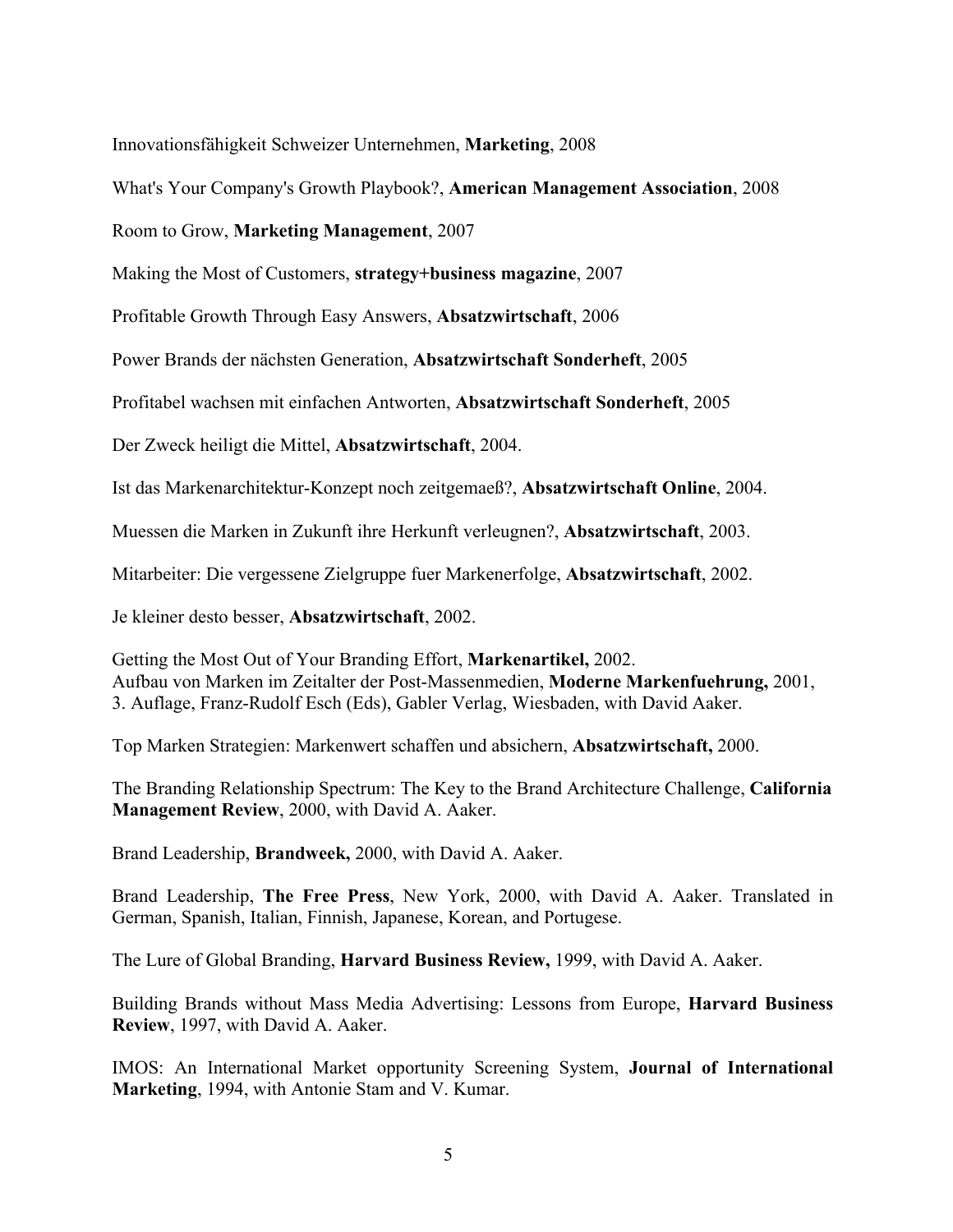After the Wall: Marketing Guidelines for Eastern Europe, **Sloan Management Review,** 1991, with John A. Quelch; reprinted in: Después del Muro: Pautas de Comercialización para Europa del Este, **Alta Dirección**, 1992 and European Marketing: Readings and Cases, Chris Halliburton and Reinhard Hünerberg, Addison-Wesley, 1993.

El Valor del País de Origin (The Value of Country of Origin Information), **Actualidad de Economia**, 1991.

#### Methodology

New Answers for Old Questions: Conjoint Analysis Takes the Guess Work out of Marketing Decisions, **Dirección Farmaceutica**, 1994, with Paul Green.

Mathematical Programming Procedures for the Classification Problem in Discriminant Analysis: A Review, **Multivariate Behavioral Research**, 1990, with Antonie Stam.

A Robust Mixed-Integer Approach to Establish Classification Rules for the Discriminant Problem, **European Journal of operational Research**, 1989, with Antonie Stam.

Solving the Classification Problem in Discriminant Analysis Via Linear and Nonlinear Programming Methods, **Decision Sciences**, 1989, with Antonie Stam.

Four Approaches to the Classification Problem in Discriminant Analysis, **Decision Sciences**, 1988, with Antonie Stam.

4MODE1 AND 4MODE2: Fortran IV Programs for the Four-Mode Components Analysis Problem, **Journal of Marketing Research**, (Computer Abstracts), 1985, with John Lastovicka.

RELCON: A Program for the Estimation of Internal Consistency of Composites with Congeneric Measurement Properties, **Journal of Marketing Research**, (Computer Abstracts), 1985, with Lane Curtis.

Technology, Strategy and Industrial Marketing Buying/Selling

Decision Support System Implementation: A Meta Analysis, **Management Information Systems (MIS) Quarterly**, 1992, with Maryam Alavi.

Sales Resource Allocation with Multiple Conflicting Objectives: An Interactive Decision Support Aid, **Decision Sciences,** 1991, with Antonie Stam and Lorraine Gardiner.

Order (Market) Selection Given Multiple Conflicting Objectives and Goals: An Interactive Marketing-Manufacturing Decision Model, **Decision Sciences**, 1989, with Antonie Stam and Lorraine Gardiner.

Influence of Formalization on the Organizational Commitment and Work Alienation of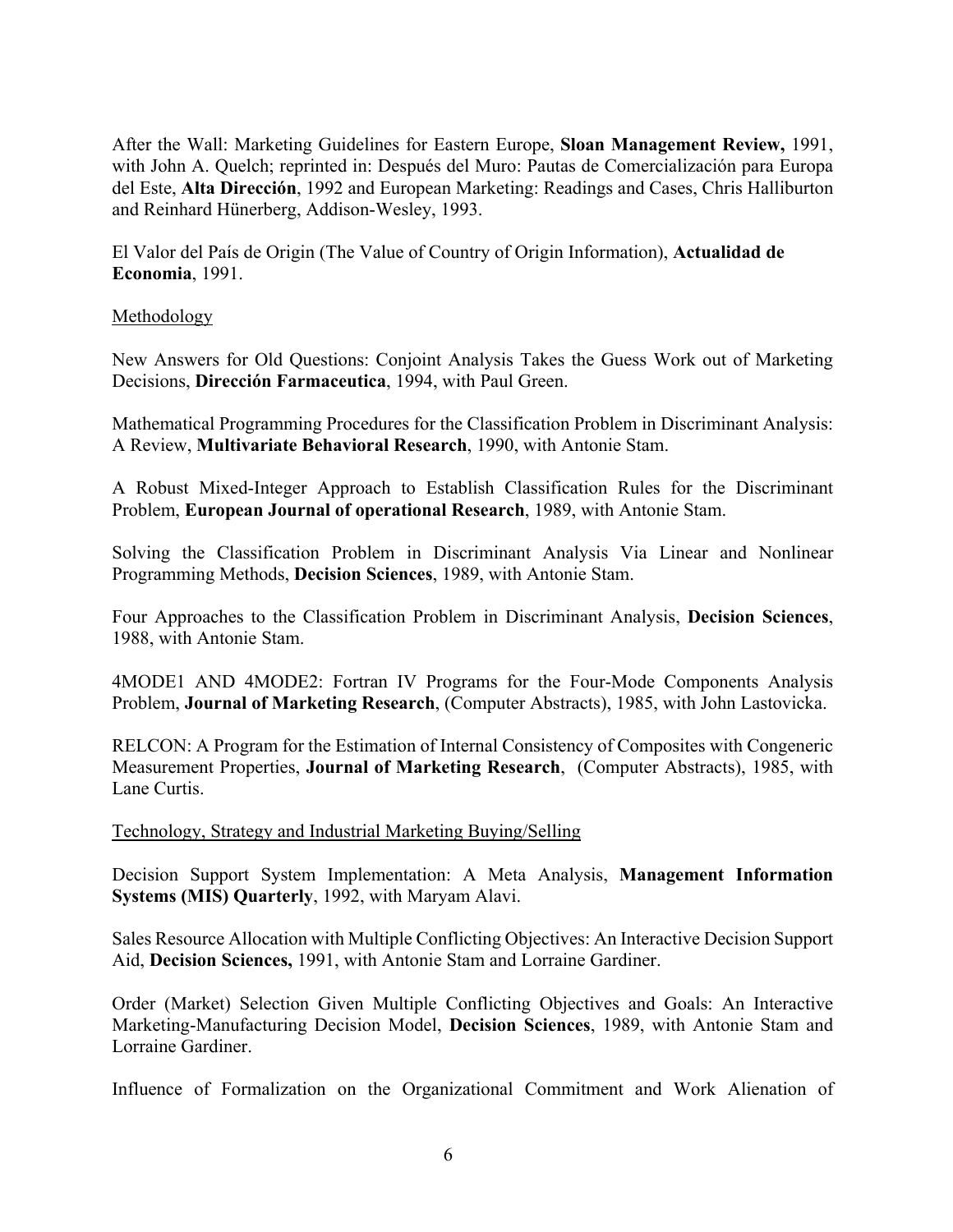Salespeople and Industrial Buyers, **Journal of Marketing Research,** 1988, with Ronald Michaels, William Cron, and Alan Dubinsky.

Multicriteria Issues in Marketing: A Sales Resource Allocation Example and Potential Areas of Future Research, **Lecture Notes in Economics and Mathematical Systems Series**, 1988, Springer Verlag, with Lorraine Gardiner and Antonie Stam.

Individual Difference Factors in the Satisfaction and Usage of a Marketing Decision Support System, **Journal of Marketing Research**, 1987, with George Zinkhan and Thomas C. Kinnear.

Role Stress Among Industrial Buyers: An Integrative Model with Implications for Marketing, **Journal of Marketing**, 1987, with Ronald E. Michaels and Ralph L. Day.

#### Methodology and Consumer Behavior

Measurement Validity of VALS and a Custom Lifestyle Typology with Multiplicative Factoring of Multimethod- Multitrait Matrices, **Journal of Marketing Research**, 1990, with John Lastovicka and John P. Murry.

Improving Personality-Behavior Relationships, **Journal of Consumer Research**, 1988, with John Lastovicka.

A Lifestyle Typology to Model Young Male Drinking and Driving, **Journal of Consumer Research**, 1987, with John Lastovicka, John P. Murry, and Gaurav Bhalla.

Optimal Stimulation Level, Exploratory Behavior Models, **Journal of Consumer Research**, 1984, with John Lastovicka.

#### **Books & Book Chapters**

*The Interaction Field: The Revolutionary New Way to Create Shared Value for Businesses, Customers and Society,* Hachette Book Group, forthcoming book 2020

*Hidden in Plain Sight: How to Create your Company's Next Big Growth Strategy: 10 Years Later* Chapter: Marketing Wisdom, Kartikeya Kompella (ed.) Springer Verlag, 2018

*Social Currency: How to build strong brands and businesses in the digitally-connected world*, in Ralf T. Kreutzer and Karl-Heinz Land, Digital Darwinism: Der stille Angriff auf Ihr Geschaeftsmodell und Ihre Marke, 2. Edition, 2016 and 2013.

*Marketing Effectiveness and the New World of Brand Building (2018 forthcoming); Anchoring Customer Experience in the Social Experience (2017); Designing a Marketing Organization for the Digital Age (2015); Micro-Moments and the Shopper Journey (2015); and What is the right entry point for emerging markets: Targeting customers at the bottom or the middle of the pyramid (2012),* White paper series by Harvard Business School, Boston.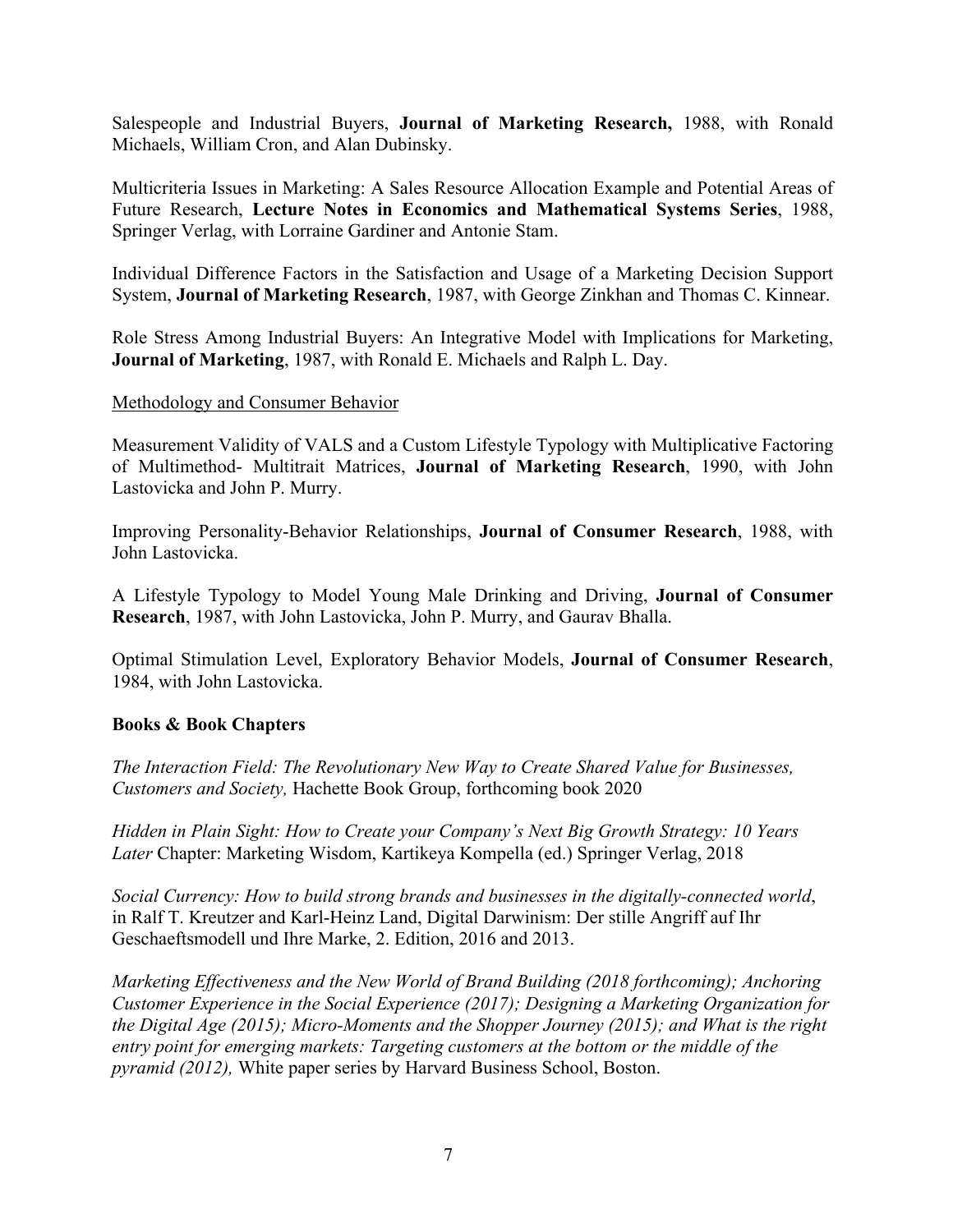*Brand Leadership: The Next Level of the Brand Revolution,* Simon & Schuster, April 2009

*Hidden in Plain Sight: How to find and execute your company's next big growth strategy,*  Harvard Business School Press, 2007.

"*Strategie und Architektur fuer Markenportfolios"* in Handbuch Markenführung, Band 2, 2004, Manfred Bruhn, Gabler Verlag, Wiesbaden, with Markus Pfeiffer.

*Brand Leadership*, The Free Press, New York, 2000, with David A. Aaker. Translated in German, Spanish, Italian, Finnish, Japanese, Korean, and Portugese.

"Building Brands Without Mass Media" in *Harvard Business Review on Brand Management*, Harvard Business School Press, 1999.

"Branding Challenges For Transitional Economy Firms in Local Markets," in *Marketing Issues in Transitional Economies*, 1999, Rajeev Batra, Kluwer Academic Publishers, Norwell, Massachusetts, with Jordi Garolera and Dana Pillsbury.

"Nestle Buitoni: The House that Mamma Built," in *Relationship Marketing: Strategy and Implementation*, 1999, Helen Peck, Adrian Payne, Martin Christopher, and Moira Clark, Butterworth-Heinemann, Oxford, with Edward Hickman.

#### **Working Papers & Teaching Notes, etc.**

Business Transformation Through Greater Customer Centricity: The Power of Social Currency, August 2016

"The Always-On Consumer," February 2014

"Brands & Social Networks: New findings on how consumers connect with brands," February 2013

"Social Currency 2012: How brands and businesses can prosper in a digitally connected world," September 2012

"Social Currency: Why brands need to build and nurture Social Currency," May 2010, as covered in *Fast Company*, "Five Steps for Consumer Brands to Earn Social Currency," May 2010, and "How to Measure Brand Value: Likes, Followers, Influencers, Views? No, Social Currency", July 2010

Eastman Kodak: Digital & Applied Imaging, Darden Educational Material, 1996.

Energia General (Eg3): Retail Service Stations in Argentina, Darden Educational Material, 1996.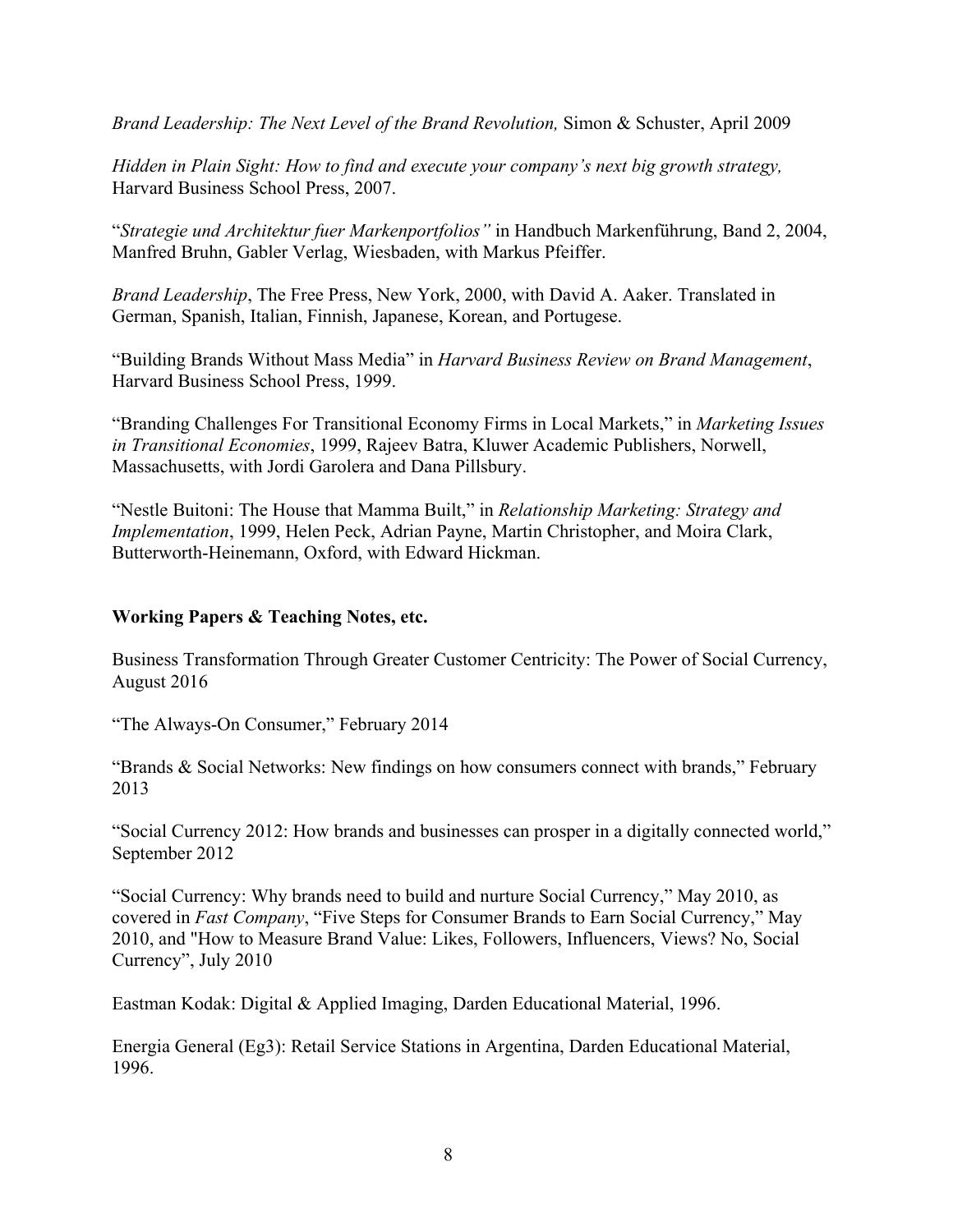Nike Europe, IESE Case Publication No. M-968, 1995.

Renault SA, IESE Case Publication No. M-966, 1995.

Hugo Boss AG, IESE Case Publication No. M-965, 1995.

IBM Ambra, IESE Case Publication No. M-963, 1995.

ABB: Electrical Motors, Case Study, 1995.

CCNR-Coca-Cola Nestlé Refreshments, Case Study, 1995.

Corporate Brands, IESE Working Paper.

The Andrex Case Story, IESE Case Publication No. M-952, 1994.

The Nestlé Buitoni Case Story: The House that Mamma Built, IESE Case Publication No. M-953, with Edward Hickman, 1994.

Marketing Metamorphosis: From Products to Brands to Consumers, IESE Working Paper No. MN-282, 1994.

Building Global Brand-Consumer Relationships, IESE Working Paper No. MN-294, 1994. Maintaining Global Brand-Consumer Relationships, IESE Working Paper No. M-293, 1994.

Conjoint Analysis Takes the Guess Work Out of Pharmaceutical Marketing Decisions, IESE Publication No.: MN-284, with Paul Green, 1994.

The Häagen-Dazs Story, IESE Case Publication No. M-940, with Peter Taugbol, 1994.

The Swatch Story, IESE Case Publication No. M-930, 1993.

Anfi del Mar, S.A., IESE Case Publication No. M-888, with Madhur Mehta 1993; Teaching Note No.: MT-8, and Supplementary Material No.: M-924.

RCI: Service Quality and Its Measurement, IESE Case Publication No. M-905 with Brian Hare, 1993; Teaching Note for RCI M-10.

#### **Media Interviews**

How Sweden's Oatly Came to Dominate the Oak Drink Market, **Business Insider**, August 2019

Nike's Fix For Boosting Sales At Home – Women, **CNBC,** April 2019

From Shinola to West Elm, Retailers Find Hotels Make Great Stores, **Travel Weekly**, January 2019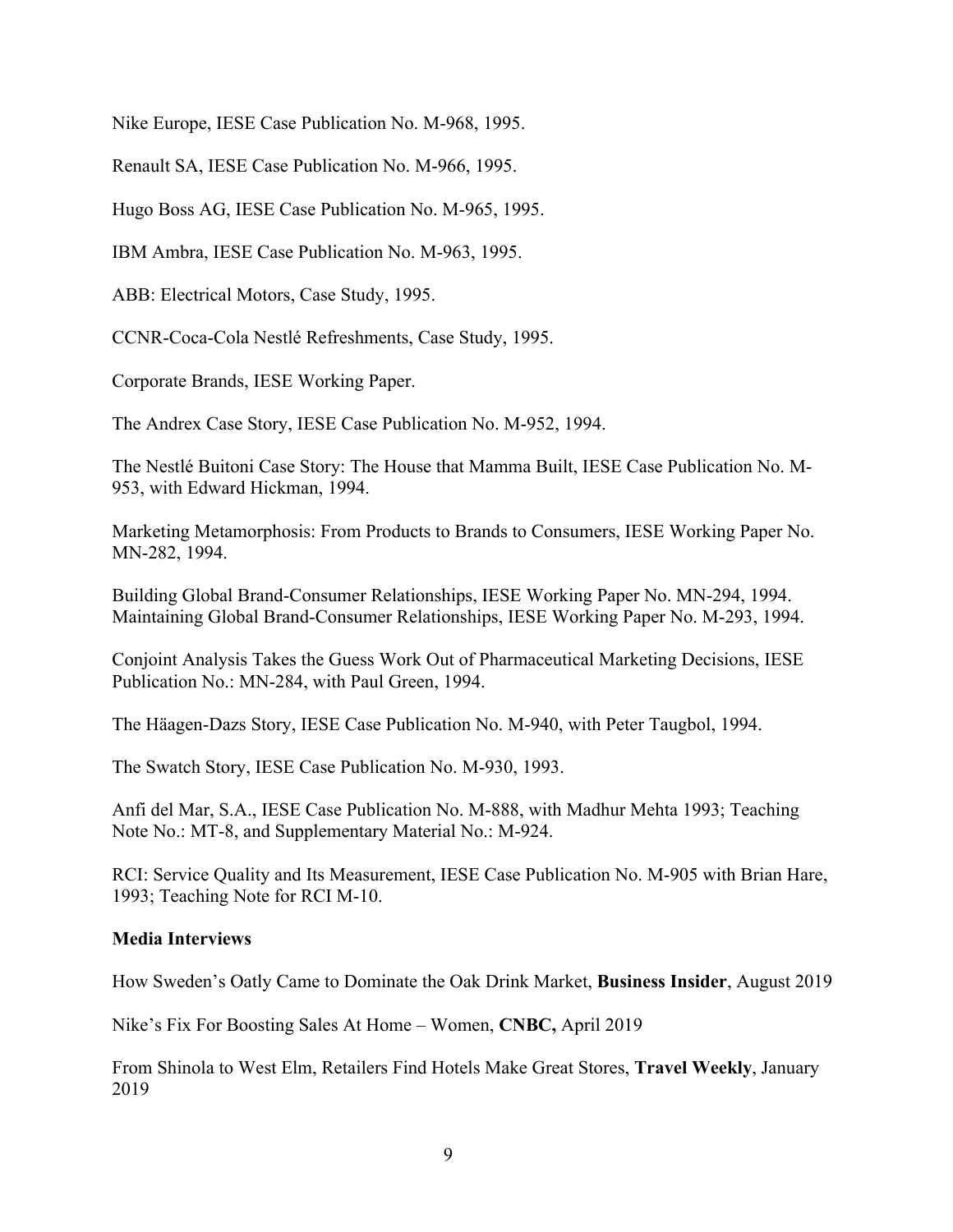Which Streaming Platform Will Emerge as Netflix's Biggest Threat in 2019?, **Observer**, January 2019

Farfetch Acquires Stadium Goods for \$250M, **Retail Dive**, December 2018

How Food and Beverage Companies Score Celebrity Investments, **Deep Dive**, November 2018

Bugatti: The Rebirth of the World's Fastest, Most Beautiful Cars, **CNN Business**, October 2018

Ihop, Or If You Prefer, Ihob, Bets Big On Name-Change Burger Stunt, **USA Today**, June 2018

Millennials Continue To Be In Vanguard Of Industry Trends, **Beverage Industry Magazine**, May 2018

68 Experts Share The Top 3 Things an Entrepreneur Needs To Know About Branding, **Thrive Global**, March 2018

Alfa Romeo Giulia Leads Sputtering Revival Plan And Its Impossible Targets, **Forbes**, March 2018

Interview with Erich Joachimsthaler, Founder and CEO at Vivaldi, **USA Weekly**, February 2018

Nordstrom Family Reportedly Near Take-Private Offer, **Retail Dive**, February 2018

Gap CEO's Exit Raises Questions On Future Of The Struggling, Iconic Brand, **Forbes**, February 2018

How Amazon's Healthcare Plans Could Impact Retail, **Retail Dive**, February 2018

Mobile, Marketing, & Technology Podcast From Venturebeat, **VB Engage**, November 2017

The SMCP guide for building a modern affordable luxury brand, **Glossy**, October 2017

Dove's 'Racist' Ad Might Have Cost The Brand An Advantage It Spent 13 Years Building, **Business Insider**, October 2017

Walmart Buys Delivery Company Parcel In Next Round Of Delivery Wars, **USA Today**, October 2017

Automakers Plan Electric Car Blitz as Tesla Burns Billions, **Bloomberg**, October 2017

Ikea Buys Odd-Job Service Taskrabbit, **Retail Dive**, September 2017

Google and Walmart Partner With Eye on Amazon, **New York Times**, August 2017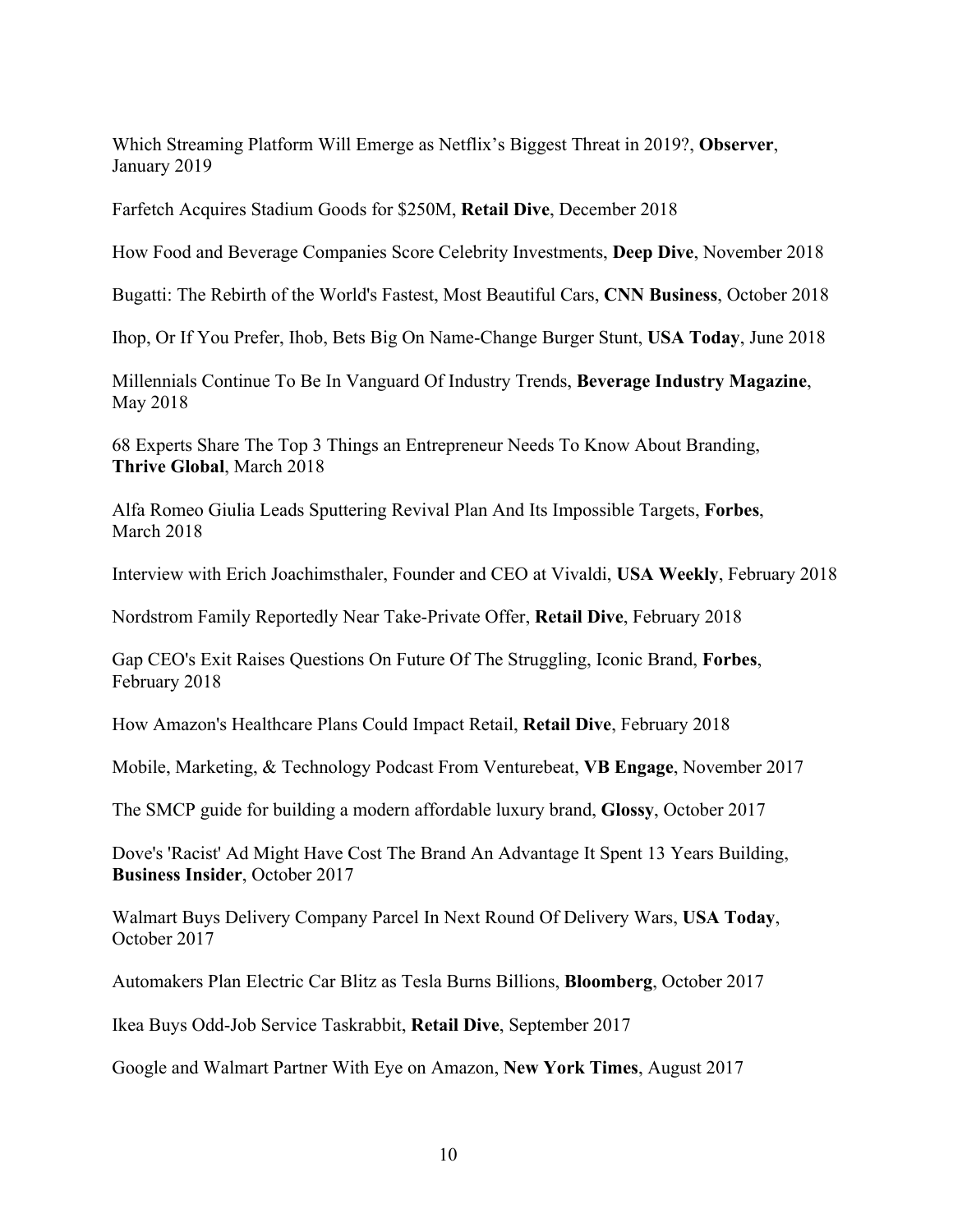Update 3-Nordstrom Family Explores Taking Retailer Private, **CNBC**, June 2017

Nordstrom Family Explores Taking Retailer Private, Shares Surge, **Reuters**, June 2017

What Drove Mickey Drexler Out? Retail Experts Weigh In, **Retail Touch Point**, June 2017

Nordstrom to Explore Going Private, Shares Soar 20%, **Retail Dive**, June 2017

This is How Long It Could Take for United to Recover From Its PR Disaster, **MarketWatch**, April 2017

The United Airlines boycott is not backing down — here's how it could affect sales, **Business Insider**, April 2017

Mall Retailers are Competing on Speed to Stay Relevant, **Glossy**, March 2017

Zauberkraefte fuer Jedermann, **Lead,** February 2017

Why TV Still Makes Sense for E-commerce Brands, **Ad Age**, February 2017

What Leading Brand Thinkers Really Think, **Branding Magazine**, Chuck Kent, November 2016

The Impact of Social Currency on Branding with Erich Joachimsthaler, **On Brand Podcast**, November 2016

Tesla Beats Wall Street Expectations, But Consumer Plagued by Car's Unreliability, **NBC News**, October 2016 More Trouble for Tesla: Consumer Report Trashes Reliability, **The Detroit Bureau**, October 2016

Samsung's Challenge: Rebuilding Its Brand In Apple's Shadow, **CNBC Online** and **Yahoo Finance**, October 2016

It's Official: Samsung Permanently Halts Production of Note 7, **Silicion Angle**, October 2016

Samsung (SSNLF) Brand Will Have to Work to Win Back 'Fickle' Consumers, **The Street**, October 2016

Rebuilding Samsung's Brand, **CBS Power Lunch, MSN TV** and **AOL Huffington Post**, October 2016

A Veggie Burger That 'Bleeds' Might Convince Some Carnivores to Eat Green, **The Moderate Voice**, September 2016

Will Anyone Want To Stay In A West Elm Hotel, **Bloomberg**, September 2016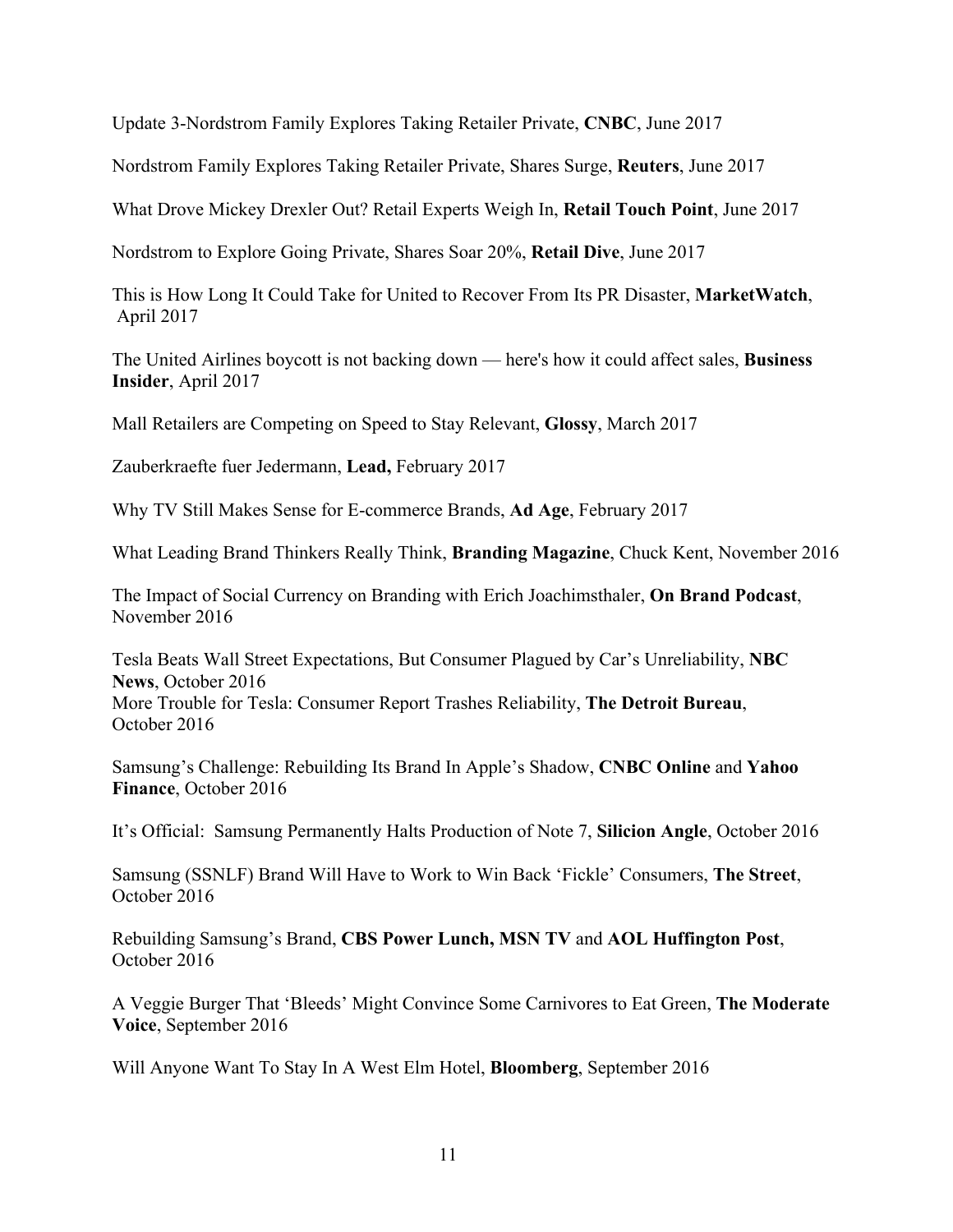Dos Equis Brews Intrigues In New 'Most Interesting Man', **USA Today**, September 2016

Tequila Sunrise: Insider Patron's Renaissance,' **Digiday**, September 2016

10 Retailers Make More Money Than Amazon, **USA Today**, August 2016

Report: 24% of Digital Ad Budgets Go to Social Media, **Marketing Dive**, August 2016

How Ford's Marketing The Fusion With Fashion Partnerships, **Digiday**, July 2016

Can Cadillac Be Cool Again?, **Quartz**, June 2016

Volkswagen Pushes for Redemption With Electric Cars, Robo-Taxis, **Bloomberg**, June 2016

Lattes, Art and Fashion: Cadillac House isn't the car lot you're used to, **Digiday**, June 2016

VW Doubles Provisions for Cheating Scandal to \$18.2 Billion, **Bloomberg**, April 2016

Volkswagen Doubles Dieselgate War Chest to \$18.2 Billion, **BrandChennel,** April 2016

Volkswagen agrees to repurchase "diesel-gate" cars in U.S., **CBS News**, April 2016

The Sports Car Is in Serious Trouble, **Bloomberg**, April 2016

Tesla is in danger of becoming the new Saturn, **Business Insider,** April 2016

Target revamps Cartwheel app to include third-party coupons, **Retail Dive,** April 2016 Moment of truth arrives for Tesla, Elon Musk, **MarketWatch,** March 2016

The Abercrombie & Fitch you know is gone, **Business Insider,** March 2016

Does Emotion Sell?, **CMO.com,** March 2016

Fiat Looks to SUV to Lift Maserati Sales, **Wall Street Journal**, February 2016

Consumers view influencer content almost 7 times longer than display ads, **Retail Dive**, February 2016

Don't Bother To Advertise In Super Bowl 51, **Forbes**, February 2016

Toyota's Super Bowl Hail Mary Is a Sporty Prius, **Bloomberg,** February 2016

Why Uber's major rebrand appears to have backfired, **Marketing Dive**, February 2016

Why influencer marketing has a metrics problem — and how we can solve it, **Marketing Dive**, February 2016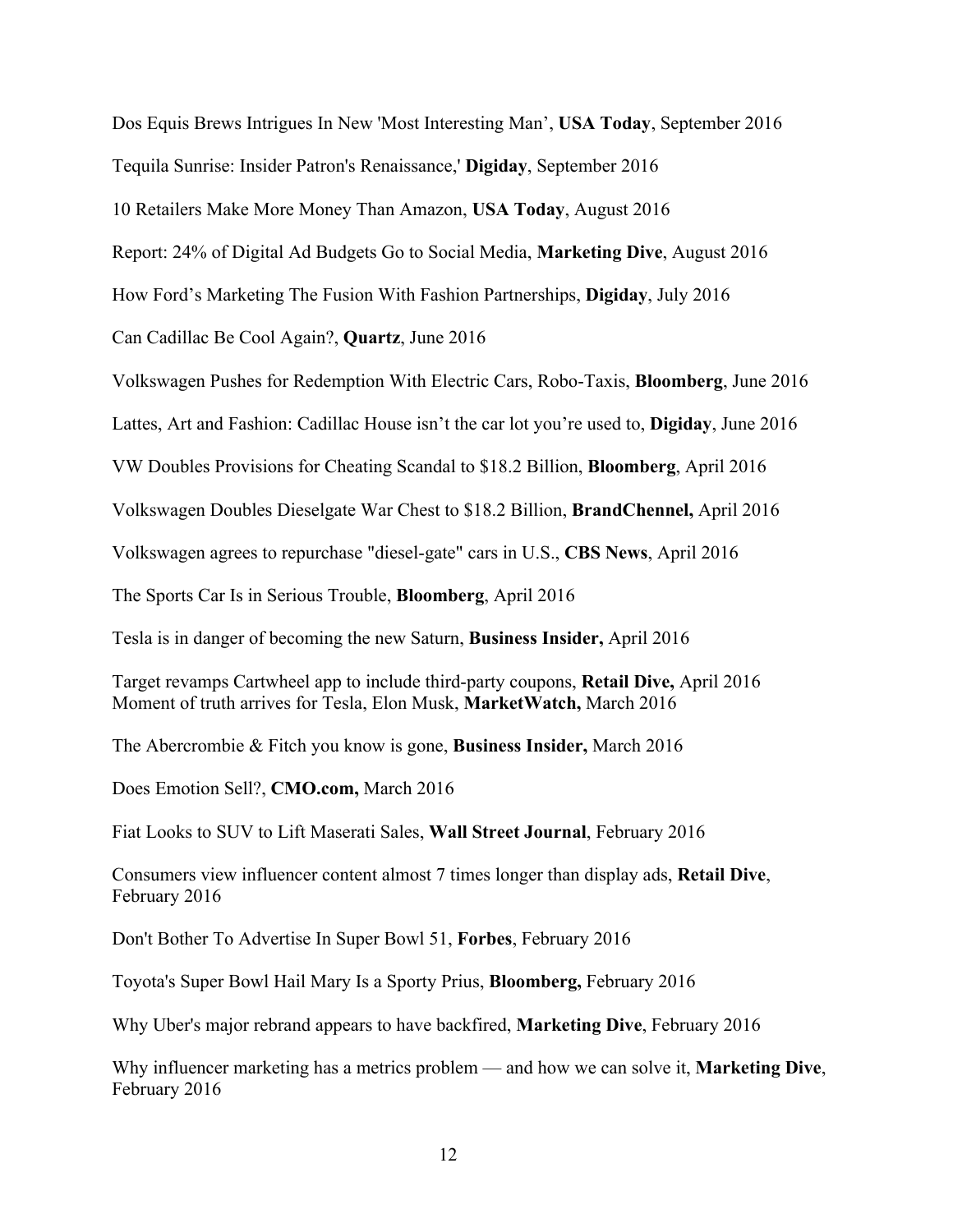Volkswagen Given Deadline to Come Clean by No. 2 Shareholder, **Bloomberg,** January 2016

What Branding Experts Think About Coca-Cola's New Product-Centric Campaign 'Taste the Feeling' replaces 'Open Happiness,' **Adweek**, January 2016

Lululemon hires former Target digital exec, **Retail Dive**, January 2016

11 predictions for the future of retail in 2016, **Retail Dive**, January 2016

How Target's bet on digital helped in its turnaround, **Digiday**, January 2016

CVS Health and Target Merger is a Win-Win Deal, **Bidness ETC**, December 2015

How marketers are tapping into the 'emotional pull' of the holiday season, **Retail Dive**, December 2015

L'hospitalité au cœur des discussions au HX : The Hotel Experience, **HRI**, November 2015

PlayStation gets dinged by false rumors after the Paris terror attacks, **Digiday**, November 2015

Branding Experts on Guest Reactions to Marriott-Starwood Acquisition, **Skif**t, November 2015

Urban Outfitters Bought A Pizza Company... And Reported Q3 Results: Here Are How Experts Reacted, **Benzinga**, November 2015

How To Catch A Bumblebee: Marketing In The Age Of Micro-Moments (Byline), **CMO**, November 2015

Shares of Weight Watchers Jump as Oprah Winfrey Takes a Stake, **The New York Times**, October 2015

Here's what Kit & Ace will have to do to replicate Lululemon's success, **Business Insider**, October 2015

The Under Armour guide to building an underdog brand that beats Adidas, **Digiday**, October 2015

Designing a Marketing Organization for the Digital Age, **A Harvard Business Review Analytic Service Report**, October 2015

Micro-Moments and The Shopper Journey, **A Harvard Business Review Analytic Service Report**, October 2015

American Apparel made one mistake that led to its downfall, **Yahoo! Finance Germany**,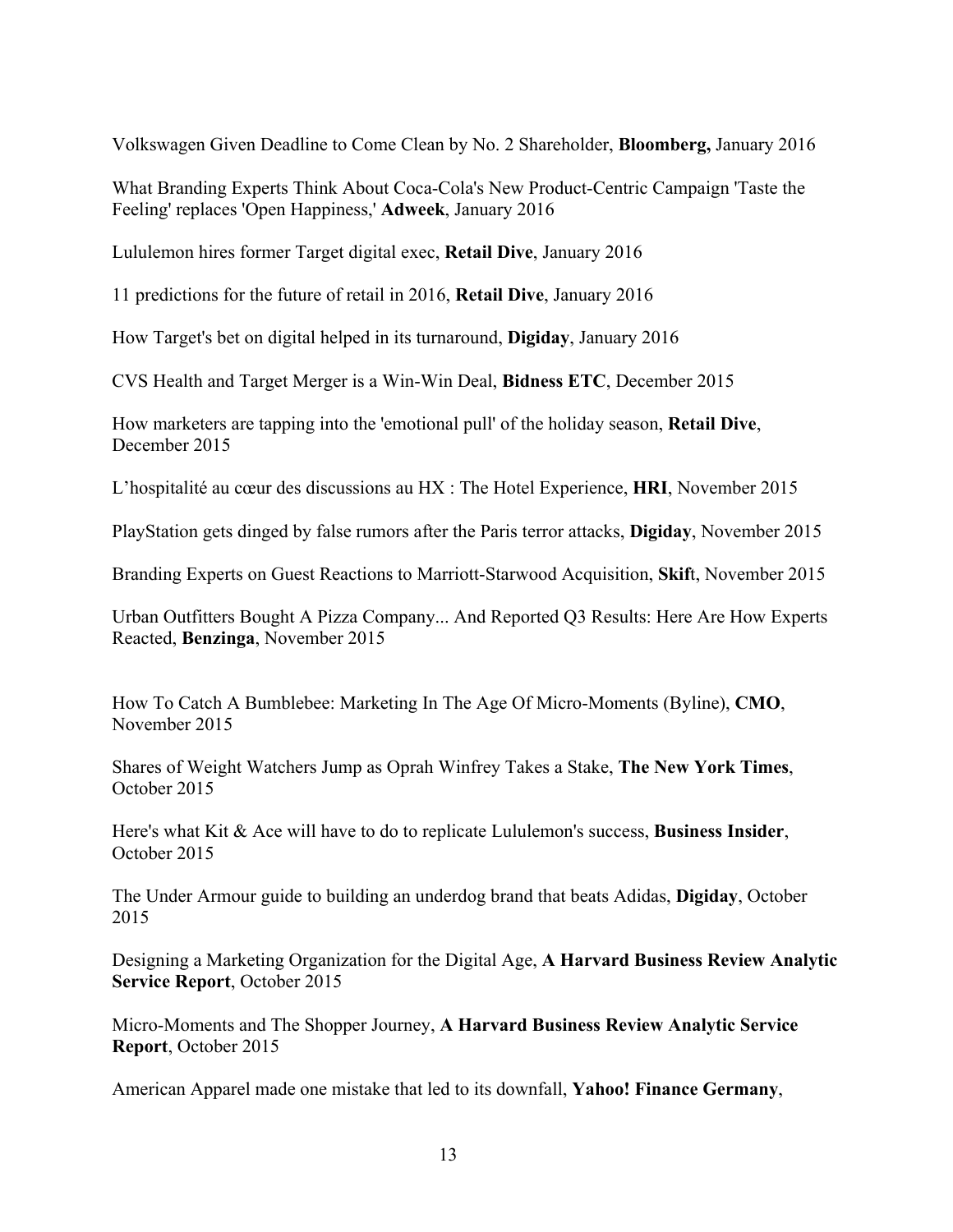October 2015

Maximum Shopping Happiness in the Halo, **Advertising Week**, September 2015

VW brand under repair, **Boston Herald**, September 2015

"Why an Airbnb app is coming to Apple TV, **Digiday**, September 2015

From Subway's Jared to Bill Cosby: How Do You Make Hiring a Spokesperson Worth the Risk?, **Entrepreneur**, August 2015

Weekly Tech Highlights: The Power Of Tesla's Powerwall And Google Sings The ABCs, **Yahoo! Finance**, August 2015

Interview with Erich Joachimsthaler, Founder & CEO of Vivaldi, **The Branding Journal**, August 2015

The Pros And Cons Of Google's Alphabet Holding Company, **Yahoo! Finance**, August 2015

The Ronda Rousey guide to building a brand, **Digiday**, August 2015

Luxury Branding Roundtable, **The Branding Magazine**, August 2015

Abercrombie Has Stopped Offending Its Most Important Customers, **Business Insider**, August 2015

Lululemon's Secrets For Beating All The Competition, **Business Insider**, July 2015 A Marketer's Guide To Digital Rewards, **The Ragan Report**, June 2015

When Will Mobile Marketing Break Out, **1to1 Media**, June 2015

As the McDonald's vs. Taco Bell Breakfast War Rages On, More Brands Join the Fight, **AdWeek**, May 2015

Marketing Chiefs Need To Embrace Technology, **Forbes**, April 2015

Hats Off To Angela Ahrendts, **Fortune**, April 2015

Pepsi's NBA Partnership Makes It The Beverage King Of Sports, **Forbes**, April 2015

Only 1 In 20 Americans Wanted To Buy Apple Watch: Is It Big Or Small For Apple?, **InsiderMonkey**, April 2015

Seriously, Who's Buying The Apple Watch?, **NBC News,** April 2015

Apple Watch And The Strategy Of Exclusivity, **The Epoch Times**, April 2015